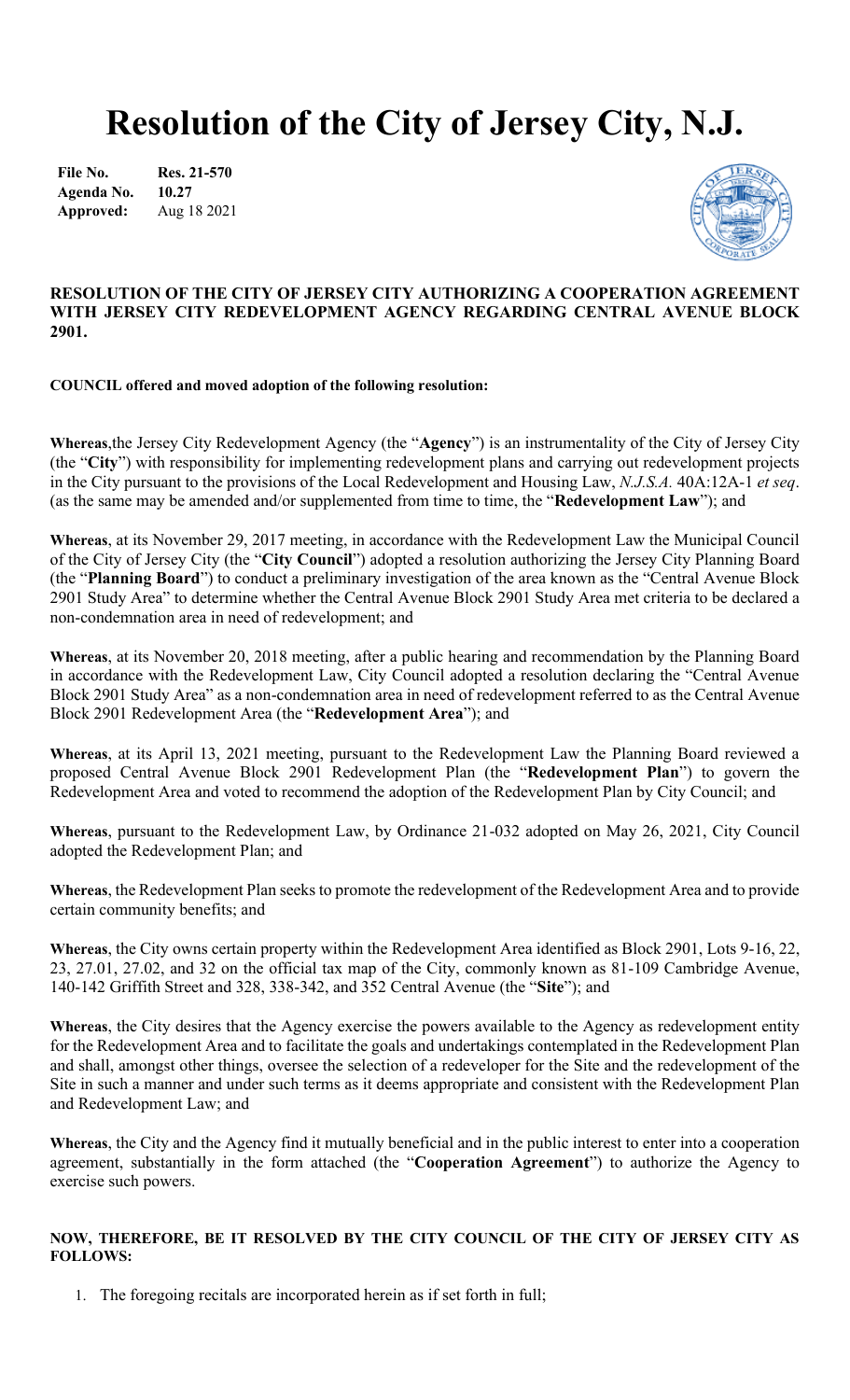# **Resolution of the City of Jersey City authorizing a cooperation agreement with Jersey City Redevelopment Agency regarding Central Avenue Block 2901.**

- 2. The Cooperation Agreement between the City and the Agency, in substantially the form attached hereto as **Exhibit A**, is hereby approved with such changes, addition, and deletions as the City Business Administrator or Corporation Counsel shall deem necessary or appropriate;
- 3. The Mayor, City Business Administrator and/or City Clerk are hereby authorized to enter into and execute the Cooperation Agreement, together with such additional documents as may be necessary and/or appropriate to effectuate the implementation of the Cooperation Agreement and the Redevelopment Law, all in consultation with Corporation Counsel; and
- 4. This resolution shall take effect immediately.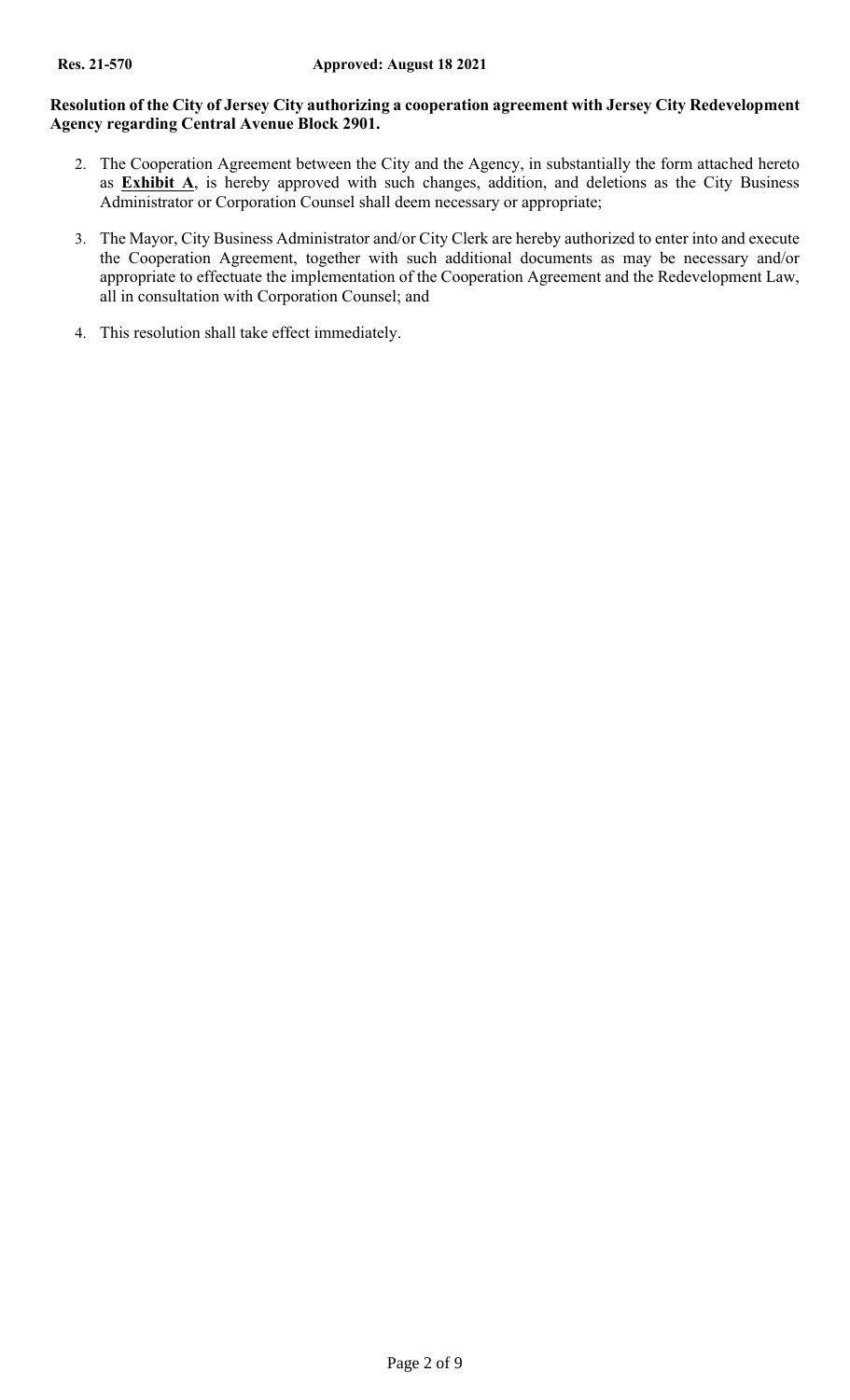**Resolution of the City of Jersey City authorizing a cooperation agreement with Jersey City Redevelopment Agency regarding Central Avenue Block 2901.**

APPROVED AS TO LEGAL FORM

Business Administrator Corporation Counsel

 $\Box$  Certification Required

|                 | <b>RECORD OF COUNCIL VOTE – Aug 18</b> |            |      |        |                 |     |            |      |        | $9-0$                     |     |            |      |  |                 |
|-----------------|----------------------------------------|------------|------|--------|-----------------|-----|------------|------|--------|---------------------------|-----|------------|------|--|-----------------|
|                 | AYE                                    | <b>NAY</b> | N.V. | Absent |                 | AYE | <b>NAY</b> | N.V. | Absent |                           | AYE | <b>NAY</b> | N.V. |  | Absent $N.V. -$ |
| <b>RIDLEY</b>   |                                        |            |      |        | SALEH           |     |            |      |        | LAVARRO                   |     |            |      |  | (Abstain)       |
| PRINZ-AREY      |                                        |            |      |        | SOLOMON         |     |            |      |        | <b>RIVERA</b>             |     |            |      |  |                 |
| <b>BOGGIANO</b> |                                        |            |      |        | <b>ROBINSON</b> |     |            |      |        | WATTERMAN,<br><b>PRES</b> |     |            |      |  |                 |

Adopted at a meeting of the Municipal Council of the City of Jersey.

San) Lalley

President of Council City Clerk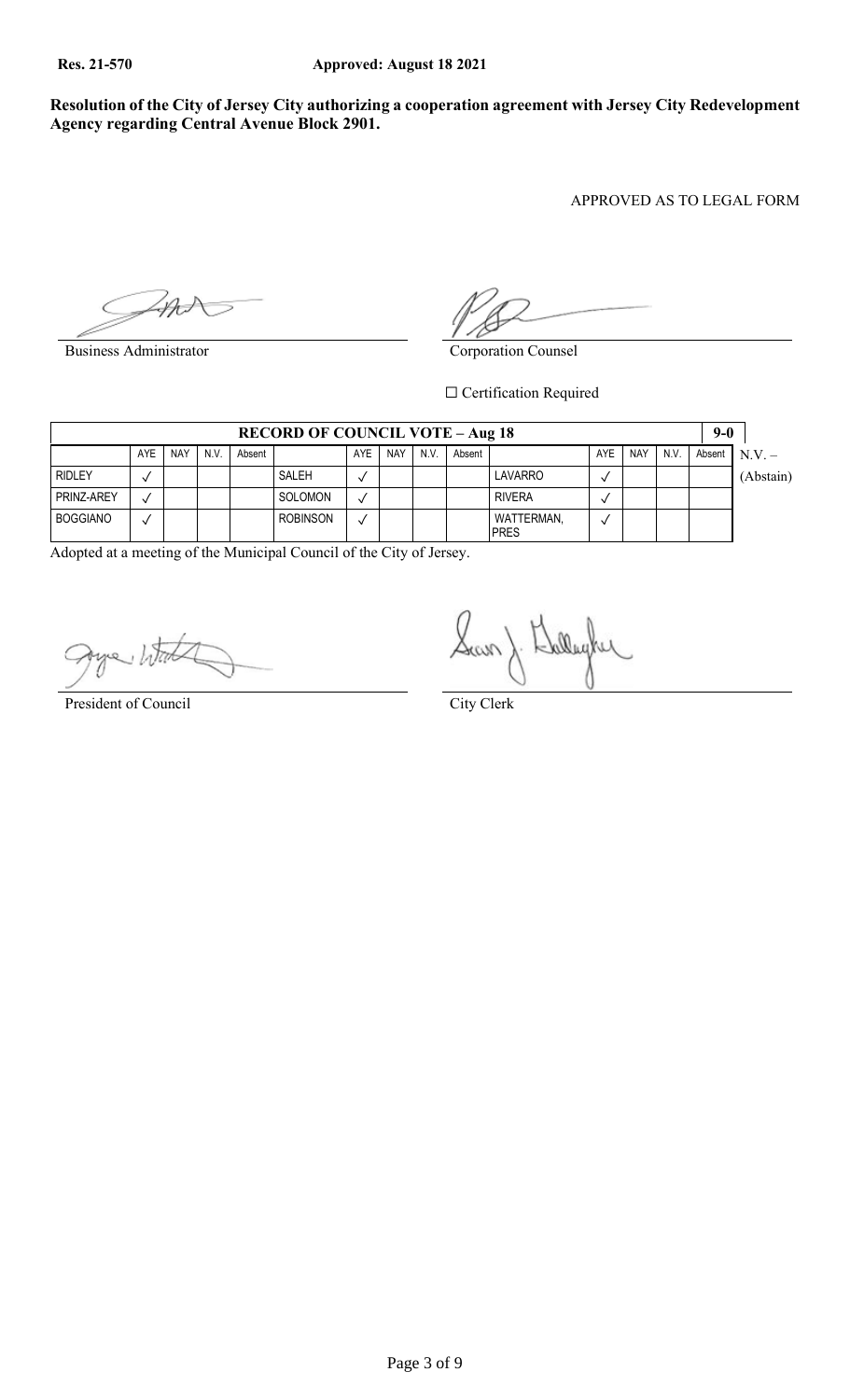# **Resolution of the City of Jersey City authorizing a cooperation agreement with Jersey City Redevelopment Agency regarding Central Avenue Block 2901.**

# **RESOLUTION FACT SHEET -**

This summary sheet is to be attached to the front of any resolution that is submitted for Council consideration. Incomplete or vague fact sheets will be returned with the resolution.

## **Project Manager**

|          | John Metro, Acting Business Administrator | 2015475147 | JMetro@jcnj.org |  |  |  |
|----------|-------------------------------------------|------------|-----------------|--|--|--|
| Division | Office of the Business Administrator      |            |                 |  |  |  |

Note: Project Manager must be available by phone during agenda meeting (Wednesday prior to council meeting @ 1:00 p.m.)

#### **Purpose**

Resolution approving the cooperation agreement is to permit the Agency to undertake a redeveloper selection process of City-owned properties and oversee the redevelopment of the Central Avenue Block 2901 Redevelopment Area.

## **ATTACHMENTS:**

JCRA - [Central Avenue Block 2901 -](#page-4-0) Cooperation Agreement

Approved by Status: John Mercer, Assistant Business Administrator Approved - Aug 06 2021 Ray Reddington, Attorney Approved - Aug 09 2021 John Metro, Acting Business Administrator Approved - Aug 11 2021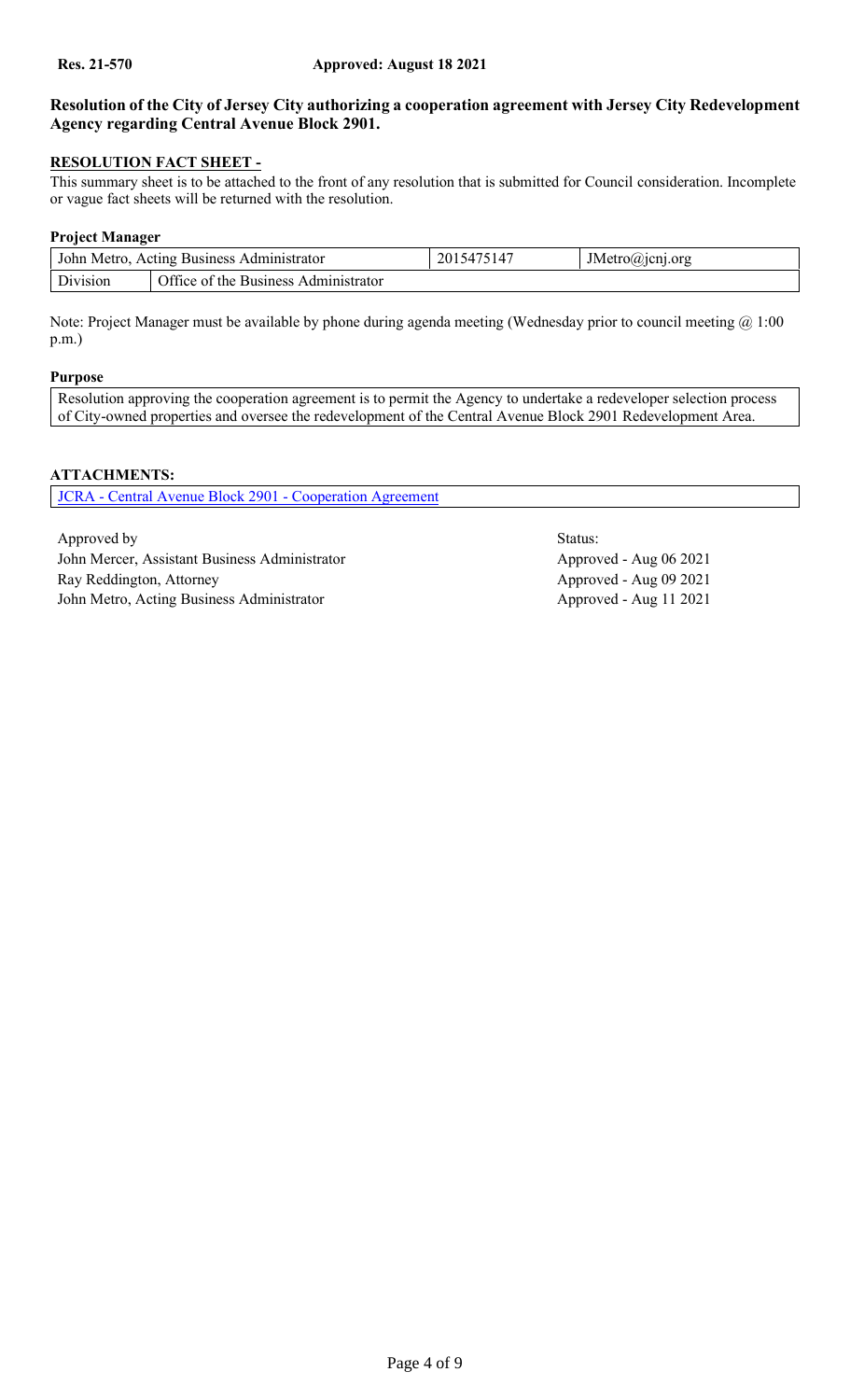#### **COOPERATION AGREEMENT**

**THIS COOPERATION AGREEMENT** (hereafter the "**Agreement**") is made this \_\_\_ day of \_\_\_\_\_\_\_\_\_\_\_\_\_\_\_\_\_, 2021, (the "**Effective Date**"), between the **CITY OF JERSEY CITY**, a municipal corporation of the State of New Jersey, with offices at City Hall, 280 Grove Street, Jersey City, New Jersey 07302 (the "**City**"), and the **JERSEY CITY REDEVELOPMENT AGENCY**, a public body corporate and politic of the State of New Jersey, with offices at 4 Jackson Square, Jersey City, New Jersey 07305 (the "**Agency**"; together with the City, the "**Parties**"; each, a "**Party**").

#### **W I T N E S S E T H:**

<span id="page-4-0"></span>**WHEREAS**, the Jersey City Redevelopment Agency is an institution of the City of Jersey City, which is responsible for implementing redevelopment plans and carrying out redevelopment projects in the City pursuant to the provisions of the Local Redevelopment and Housing Law, *N.J.S.A.* 40A:12A-1 *et seq*. (as the same may be amended and/or supplemented from time to time, the "**Redevelopment Law**"); and

**WHEREAS**, at its November 29, 2017, meeting, in accordance with the Redevelopment Law the Municipal Council of the City of Jersey City (the "**City Council**") adopted a resolution authorizing the Jersey City Planning Board (the "**Planning Board**") to conduct a preliminary investigation of the area known as the "Central Avenue Block 2901 Study Area" to be declared a non-condemnation area in need of redevelopment; and

**WHEREAS**, at its November 20, 2018 meeting, in accordance with the Redevelopment Law the City Council adopted a resolution declaring the "Central Avenue Block 2901 Study Area" as a non-condemnation area in need of redevelopment referred to as the Central Avenue Block 2901 Redevelopment Area (the "**Redevelopment Area**"); and

**WHEREAS**, at its April 13, 2021, pursuant to the Redevelopment Law the Planning Board reviewed a proposed Central Avenue Block 2901 Redevelopment Plan (the "**Redevelopment Plan**") to govern the Redevelopment Area and voted to recommend the adoption of the Redevelopment Plan by City Council; and

**WHEREAS**, pursuant to the Redevelopment Law, by Ordinance 21-032 adopted on May 26, 2021, City Council adopted the Redevelopment Plan; and

**WHEREAS**, the City owns certain property within the Redevelopment Area identified as Block 2901, Lots 9-16, 22, 23, 27.01, 27.02 and 32 on the official tax map of the City, commonly known as 81-109 Cambridge Avenue, 140-142 Griffith Street and 328, 338-342, and 352 Central Avenue (the "**Site**"); and

**WHEREAS**, the Redevelopment Plan seeks to promote the redevelopment of the Redevelopment Area and to provide certain community benefits; and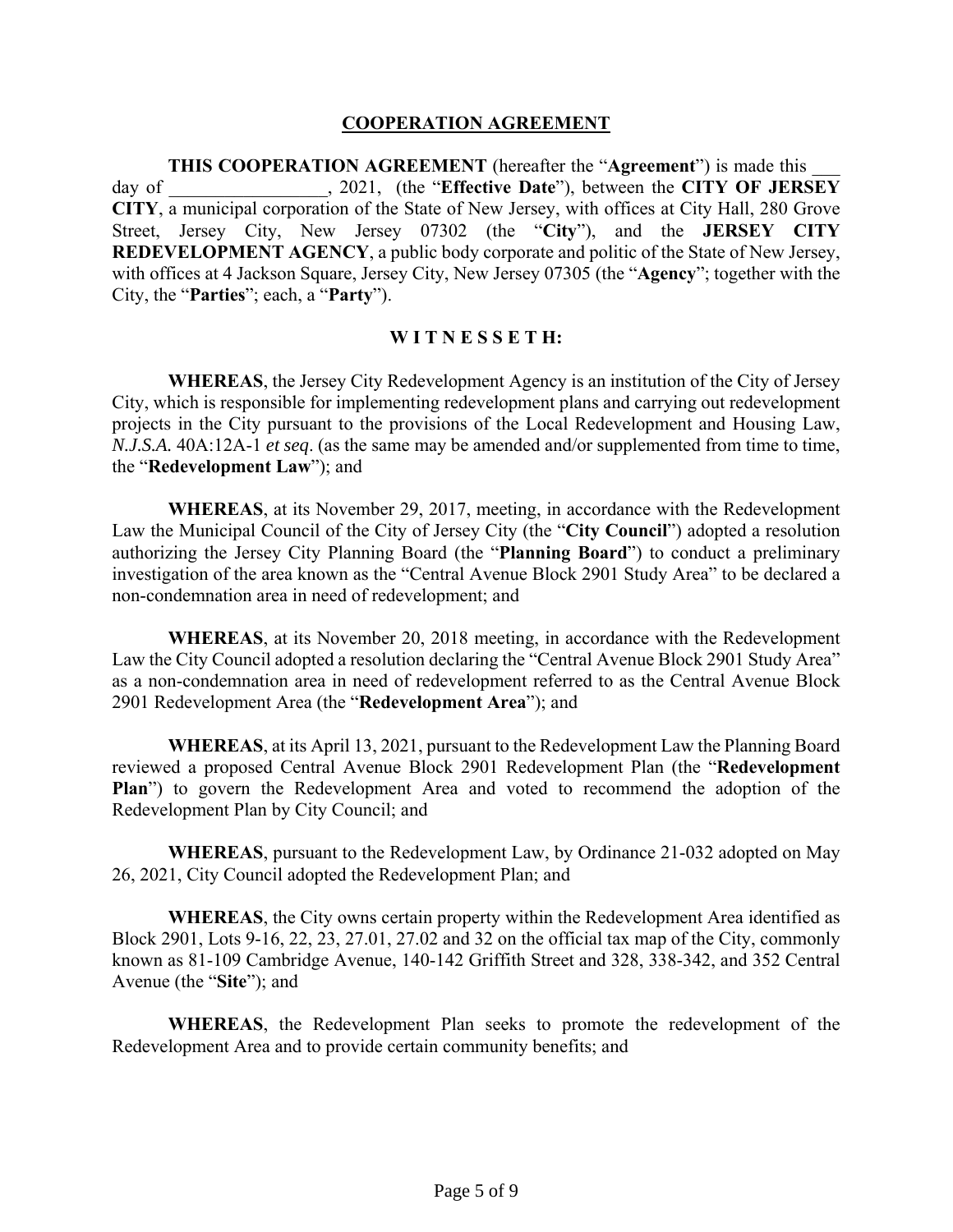**WHEREAS**, the City desires that the Agency exercise the powers available to the Agency as redevelopment entity for the Redevelopment Area and to facilitate the undertakings contemplated in the Redevelopment Plan and shall oversee the selection of a redeveloper for the Site and the redevelopment of the Site and shall undertake such other actions as the Parties deem appropriate in such a manner and under such terms as it deems appropriate and consistent with the Redevelopment Plan and Redevelopment Law (the "**Agency Redevelopment Activities**"); and

**WHEREAS**, the Parties have determined that the Agency has the experience and expertise to implement the Agency Redevelopment Activities; and

**WHEREAS**, the Parties find it mutually beneficial and in the public interest to enter into a cooperation agreement for redevelopment of the Redevelopment Area: and

**WHEREAS**, the Parties have duly authorized their proper officials to enter into and execute this Agreement.

**NOW, THEREFORE**, in consideration of the mutual covenants and promises contained in this Agreement and for other good and valuable consideration, the receipt and sufficiency of which is hereby acknowledged, the Parties agree as follows:

## **ARTICLE 1 PURPOSE AND SCOPE OF AGREEMENT**

1.1 The purpose of this Agreement is to set forth the mutually agreeable terms and conditions under which the Parties will undertake redevelopment of the Redevelopment Area.

# **ARTICLE 2 TERM OF AGREEMENT**

2.1 This Agreement shall commence on the Effective Date and shall expire upon the earlier of (a) termination by either Party in accordance with the terms set forth in this Agreement, or (b) the fifth  $(5<sup>th</sup>)$  anniversary of the Effective Date unless extended by mutual agreement of the Parties.

#### **ARTICLE 3 REDEVELOPMENT; IMPLEMENTATION**

3.1 The City hereby appoints the Agency as its general agent with respect to any action to be taken, direction to be provided, or right or remedy to be exercised by the City as redevelopment entity for the Redevelopment Area. The Agency shall have full power to undertake redevelopment of the Redevelopment Area in accordance with the Redevelopment Law, including the power to take any reasonably necessary or convenient action to carry out its duties, obligations, and responsibilities. The Agency shall undertake the Agency Redevelopment Activities, as defined herein, and utilize its best efforts to ensure that the Redevelopment Area is redeveloped, marketed, used, and maintained in accordance with the Redevelopment Law and the Redevelopment Plan.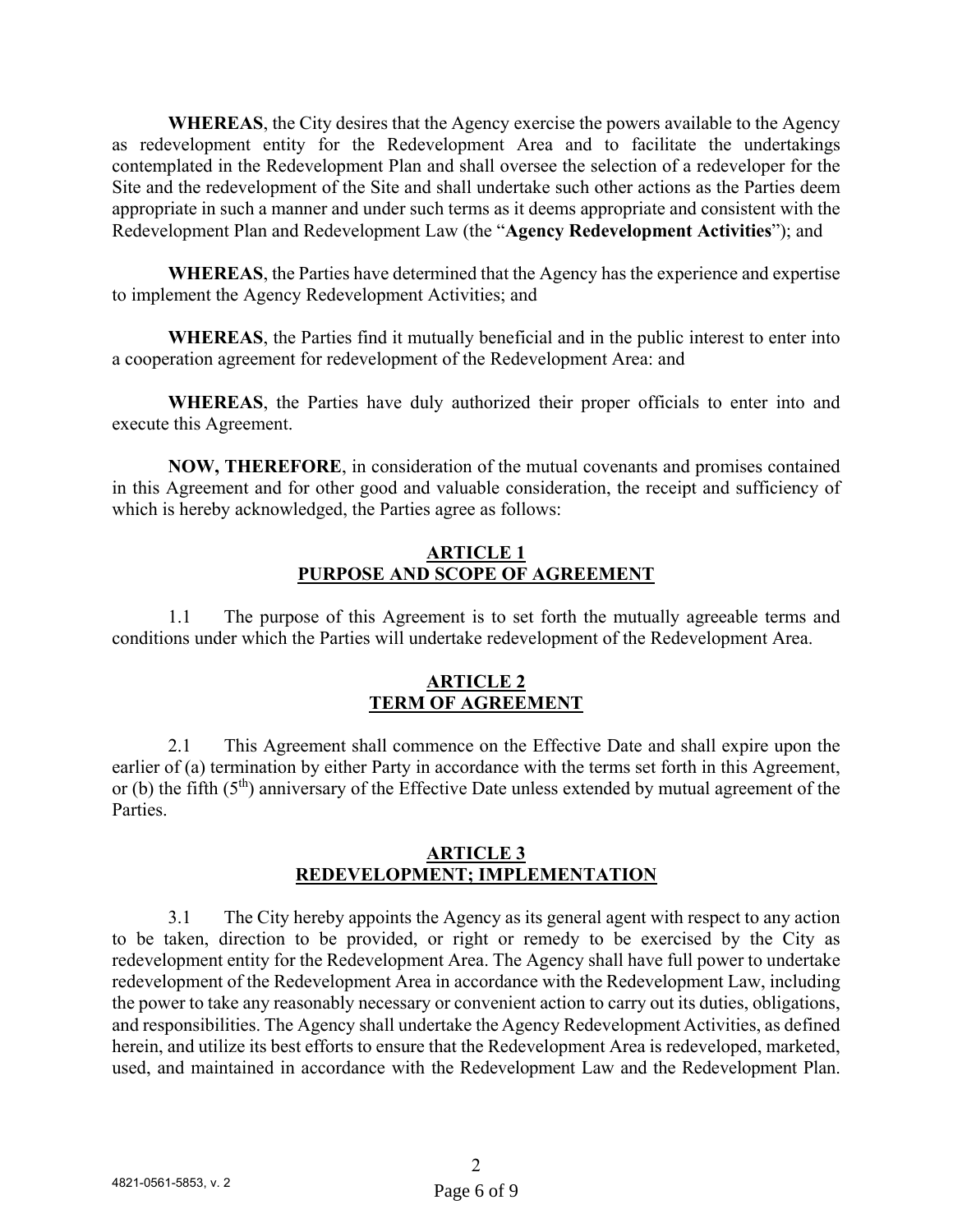The Agency shall provide the City with ongoing updates, including financial information, concerning its efforts with respect thereto.

3.2 The Agency shall have the discretion to select a redeveloper to renovate, rehabilitate, demolish, design, construct, maintain, operate and/or otherwise take action within the Redevelopment Area in accordance with the terms and conditions of the Redevelopment Plan and in consultation with the City, which consultation shall include regular and routine communication regarding all aspects of design, construction, maintenance and operation including budgeting, solicitation of developers, negotiation of deal terms, and other communications and consultations as and when appropriate. The material terms and conditions of this Agreement will be incorporated into any such redevelopment agreement.

#### **ARTICLE 4 INDEMNIFICATION & INSURANCE**

- 4.1 Indemnification; Insurance.
- A. Each Party shall indemnify, defend, save and hold harmless the other Party, its employees, officers, and agents, from and against all claims, demands, damages (including property damage and bodily injury), losses, suits, actions, judgments, injuries, costs and expenses (including reasonable attorneys' fees and expenses) of any kind whatsoever, asserted by third parties in connection with the performance of this Agreement.
- B. Each Party shall, at its respective sole cost and expense, maintain standard comprehensive insurance and employer's liability insurance during the term of this Agreement, naming the other Party as an additional insured and insuring against any and all liability arising out of, occasioned by or resulting from any accident or otherwise for injuries to any person or persons, or to property, on the Property, or otherwise arising through the performance of this Agreement.

# **ARTICLE 5 NOTICE**

5.1 Notices. All notices, requests, demands, or other communications required or desired hereunder shall be in writing, and shall be deemed duly given if hand-delivered or mailed by certified mail, return receipt requested to:

In the case of the City:

City of Jersey City Business Administrator City Hall 280 Grove Street Jersey City, New Jersey 07302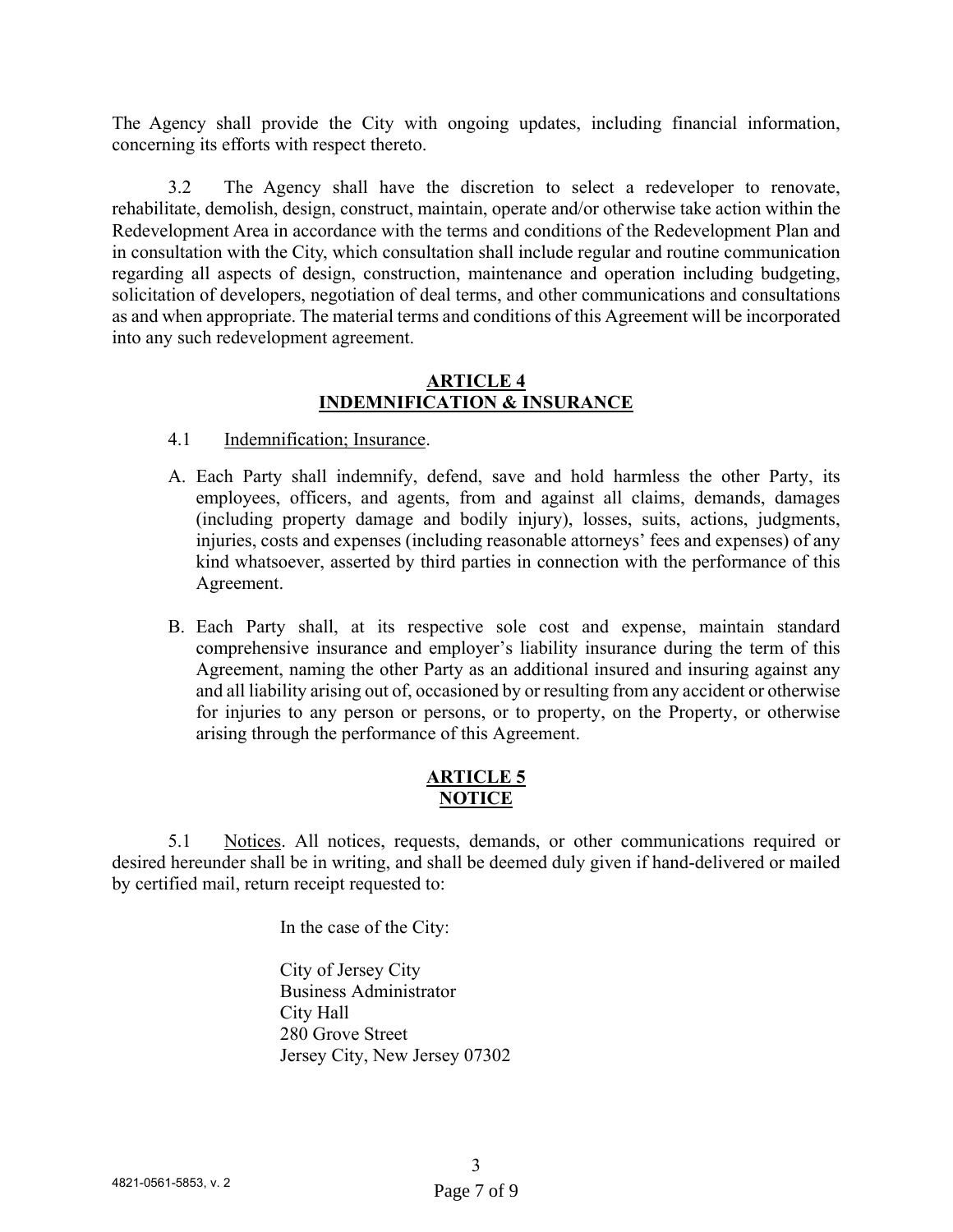In the case of the Agency:

Jersey City Redevelopment Agency Executive Director 4 Jackson Square (a/k/a 39 Kearney Avenue) Jersey City, New Jersey 07305

With a copy to:

 McManimon, Scotland & Baumann, LLC Attn: Joseph P. Baumann, Jr., Esq. 75 Livingston Avenue, Floor 2 Roseland, New Jersey 07068

## **ARTICLE 6 TERMINATION**

 6.1 The City or the Agency may terminate this Agreement in whole or in part upon giving at least sixty (60) days written notice to the other Party of such termination and specifying the effective date therefor. In such case, the Parties shall continue to perform their respective obligations as required until the effective date provided in the termination notice.

## **ARTICLE 7 MISCELLANEOUS**

7.1 Entire Agreement. This Agreement constitutes the entire agreement between the Parties hereto with respect to the subject matter hereof, and there have been and are no covenants, agreements, representations, or restrictions between the Parties hereto set forth elsewhere with respect to the subject matter hereof.

7.2 Amendment. No modification or amendment of this Agreement shall be effective unless made in writing and executed by both the Agency and the City.

7.3 Titles and Headings. Any titles of the several Articles and Sections of this Agreement are inserted for convenience of reference only and shall be disregarded in construing or interpreting any of its provisions.

7.4 Counterparts. This Agreement may be executed in counterparts, each of which, when taken together, shall constitute one and the same instrument.

 7.5 No Waiver by Delay.The failure of either Party to avail itself of any remedy provided for in this Agreement, or either Party's delay in seeking such remedy, shall not be deemed a waiver of the rights to be enforced thereby or of any right of enforcement that may accrue in the future.